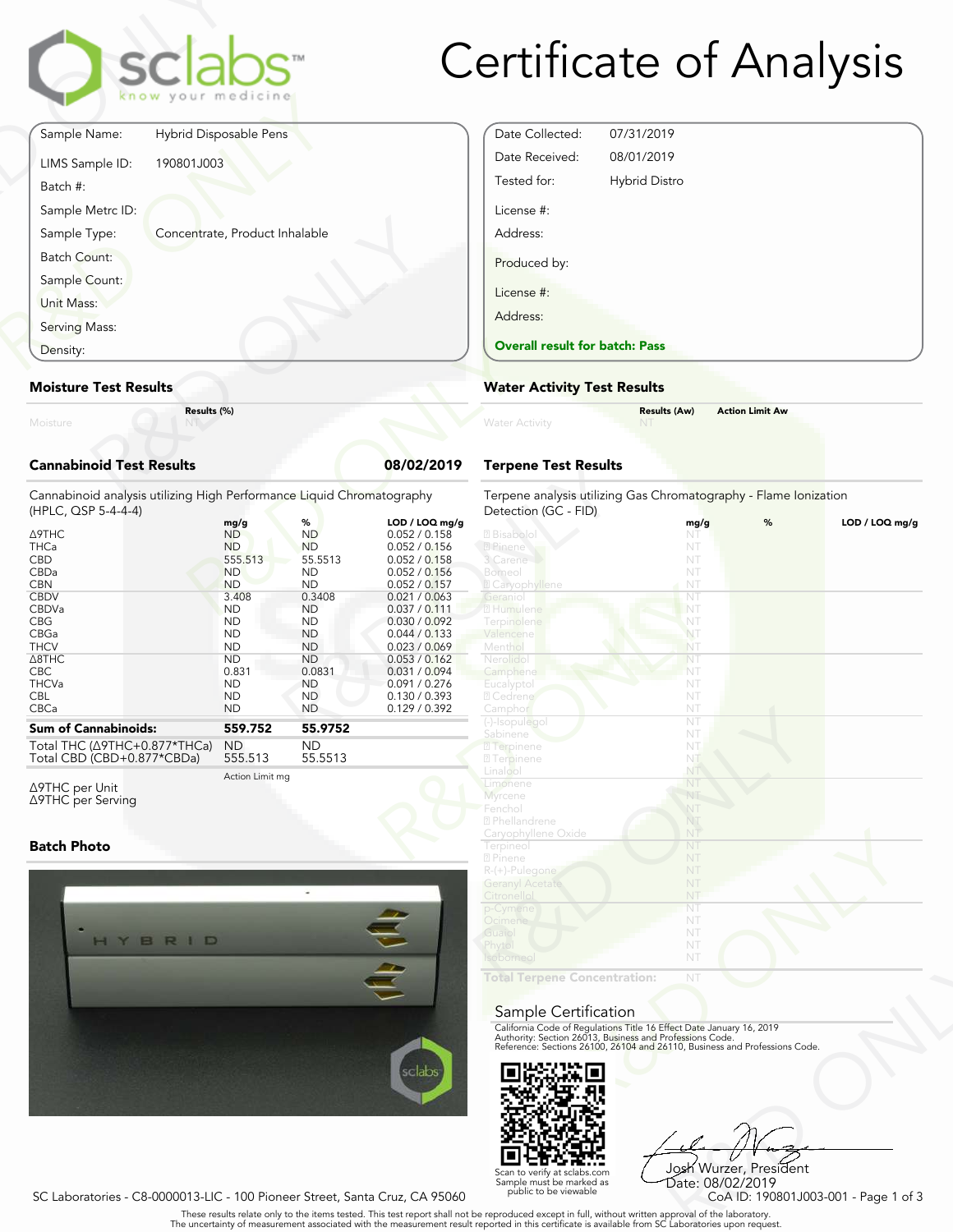

# Certificate of Analysis

Date Collected: 07/31/2019 Date Received: 08/01/2019 Tested for: Hybrid Distro

Overall result for batch: Pass

License #: Address:

Produced by:

License #: Address:

|                             | sclabs<br>know your medicine   |
|-----------------------------|--------------------------------|
| Sample Name:                | Hybrid Disposable Pens         |
| LIMS Sample ID:<br>Batch #: | 190801J003                     |
| Sample Metrc ID:            |                                |
| Sample Type:                | Concentrate, Product Inhalable |
| <b>Batch Count:</b>         |                                |
| Sample Count:               |                                |
| Unit Mass:                  |                                |
| Serving Mass:               |                                |
| Density:                    |                                |

## Pesticide Test Results

| Density:                                                                                       | <b>Overall result for batc</b>                                                                                        |                                                                                    |
|------------------------------------------------------------------------------------------------|-----------------------------------------------------------------------------------------------------------------------|------------------------------------------------------------------------------------|
| <b>Pesticide Test Results</b>                                                                  |                                                                                                                       | <b>Pesticide Test Results</b>                                                      |
|                                                                                                | Pesticide, Fungicide and plant growth regulator analysis utilizing<br>HPLC-Mass Spectrometry and GC-Mass Spectrometry | Pesticide, Fungicide and<br><b>HPLC-Mass Spectrometry</b>                          |
| Abamectin<br>Acephate<br>Acequinocyl<br>Acetamiprid<br>Azoxystrobin                            | $LOD / LOQ \mu g/g$<br>Results (µg/g)<br>Action Limit µg/g<br>NT<br>NT<br>NT<br>NT<br>NT                              | Aldicarb<br>Carbofuran<br>Chlordane<br>Chlorfenapyr<br>Chlorpyritos                |
| Bifenazate<br>Bifenthrin<br><b>Boscalid</b><br>Captan<br>Carbaryl                              | NT<br>NT<br>NT<br>NT<br>NT                                                                                            | Coumaphos<br>Daminozide<br>DDVP (Dichlorvos)<br><b>Dimethoate</b><br>Ethoprop(hos) |
| Chlorantraniliprole<br>Clofentezine<br>Cyfluthrin<br>Cypermethrin                              | NT<br>NT<br>NT<br>NT                                                                                                  | Etofenprox<br>Fenoxycarb<br>Fipronil<br>Imazalil                                   |
| Diazinon<br>Dimethomorph<br>Etoxazole<br>Fenhexamid<br>Fenpyroximate                           | NT<br>NT<br>NT<br>NT<br>NT<br>NT                                                                                      | Methiocarb<br>Methyl parathion<br>Mevinphos<br>Paclobutrazo<br>Propoxur            |
| Flonicamid<br>Fludioxonil<br>Hexythiazox<br>Imidacloprid                                       | NT<br>NT<br>NT                                                                                                        | Spiroxamine<br>Thiacloprid                                                         |
| Kresoxim-methyl<br>Malathion                                                                   | NT<br>NT                                                                                                              | <b>Heavy Metal Test Res</b>                                                        |
| Metalaxyl<br>Methomyl<br>Myclobutanil<br>Naled                                                 | NT<br>NT<br>NT<br>NT                                                                                                  | Heavy metal analysis utiliz<br>Spectrometry (ICP-MS)                               |
| Oxamyl<br>Pentachloronitrobenzene<br>Permethrin<br>Phosmet<br>Piperonylbutoxide<br>Prallethrin | NT<br>NT<br>NT<br>NT<br>NT<br>NT                                                                                      | Cadmium<br>Lead<br>Arsenic<br>Mercury                                              |
| Propiconazole<br>Pyrethrins<br>Pyridaben<br>Spinetoram<br>Spinosad                             | NT<br>NT<br>NT<br>NT<br>NT                                                                                            |                                                                                    |
| Spiromesifen<br>Spirotetramat<br>Tebuconazole<br>Thiamethoxam<br>Trifloxystrobin               | NT<br>NT<br>NT<br>NT<br>NT                                                                                            |                                                                                    |

# Mycotoxin Test Results

Mycotoxin analysis utilizing HPLC-Mass Spectrometry Results (μg/kg) Action Limit μg/kg LOD / LOQ μg/kg NT



R&D ONLY Josh Wurzer, President Date: 08/02/2019

SC Laboratories - C8-0000013-LIC - 100 Pioneer Street, Santa Cruz, CA 95060

. These results relate only to the items tested. This test report shall not be reproduced except in full, without written approval of the laboratory.<br>The uncertainty of measurement associated with the measurement result re

Scan to verify at sclabs.com Sample must be marked as public to be viewable

|                     | <b>Pesticide Test Results</b>                                  |                                                                    |                   |                     |  |  |
|---------------------|----------------------------------------------------------------|--------------------------------------------------------------------|-------------------|---------------------|--|--|
| ıg                  |                                                                | Pesticide, Fungicide and plant growth regulator analysis utilizing |                   |                     |  |  |
|                     | HPLC-Mass Spectrometry and GC-Mass Spectrometry                |                                                                    |                   |                     |  |  |
| $LOD / LOQ \mu g/g$ | Aldicarb                                                       | Results (µg/g)                                                     | Action Limit µg/g | LOD / LOQ $\mu$ g/g |  |  |
|                     | Carbofuran                                                     | NT<br>NT                                                           |                   |                     |  |  |
|                     | Chlordane                                                      | NT                                                                 |                   |                     |  |  |
|                     | Chlorfenapyr                                                   | NT                                                                 |                   |                     |  |  |
|                     | Chlorpyrifos                                                   | NT                                                                 |                   |                     |  |  |
|                     | Coumaphos                                                      | NT                                                                 |                   |                     |  |  |
|                     | Daminozide                                                     | NT                                                                 |                   |                     |  |  |
|                     | <b>DDVP</b> (Dichlorvos)                                       | NT                                                                 |                   |                     |  |  |
|                     | <b>Dimethoate</b>                                              | NT                                                                 |                   |                     |  |  |
|                     | Ethoprop(hos)                                                  | NT                                                                 |                   |                     |  |  |
|                     | Etofenprox                                                     | NT                                                                 |                   |                     |  |  |
|                     | Fenoxycarb                                                     | NT                                                                 |                   |                     |  |  |
|                     | Fipronil                                                       | NT                                                                 |                   |                     |  |  |
|                     | Imazalil                                                       | NT                                                                 |                   |                     |  |  |
|                     | Methiocarb                                                     | NT                                                                 |                   |                     |  |  |
|                     | Methyl parathion                                               | NT                                                                 |                   |                     |  |  |
|                     |                                                                | NT                                                                 |                   |                     |  |  |
|                     | Mevinphos<br>Paclobutrazol                                     | NT                                                                 |                   |                     |  |  |
|                     |                                                                | NT                                                                 |                   |                     |  |  |
|                     | Propoxur                                                       |                                                                    |                   |                     |  |  |
|                     | Spiroxamine                                                    | NT<br>NT                                                           |                   |                     |  |  |
|                     | Thiacloprid                                                    |                                                                    |                   |                     |  |  |
|                     | <b>Heavy Metal Test Results</b>                                |                                                                    |                   |                     |  |  |
|                     | Heavy metal analysis utilizing Inductively Coupled Plasma Mass |                                                                    |                   |                     |  |  |
|                     | Spectrometry (ICP-MS)                                          | Results (µg/g)                                                     | Action Limit µg/g | LOD / LOQ $\mu$ g/g |  |  |
|                     | Cadmium                                                        | NT                                                                 |                   |                     |  |  |
|                     | Lead                                                           | Nī                                                                 |                   |                     |  |  |
|                     | Arsenic                                                        |                                                                    |                   |                     |  |  |
|                     | Mercury                                                        | NT                                                                 |                   |                     |  |  |
|                     |                                                                |                                                                    |                   |                     |  |  |

# Heavy Metal Test Results

| Spectrometry (ICP-MS)                 | Heavy metal analysis utilizing Inductively Coupled Plasma Mass                                                                                                                                                 |                     |
|---------------------------------------|----------------------------------------------------------------------------------------------------------------------------------------------------------------------------------------------------------------|---------------------|
|                                       | Results (µg/g)<br>Action Limit µg/g                                                                                                                                                                            | LOD / LOQ $\mu$ g/g |
| Cadmium<br>Lead<br>Arsenic<br>Mercury | NT                                                                                                                                                                                                             |                     |
| Sample Certification                  |                                                                                                                                                                                                                |                     |
|                                       | California Code of Regulations Title 16 Effect Date January 16, 2019<br>Authority: Section 26013, Business and Professions Code.<br>Reference: Sections 26100, 26104 and 26110, Business and Professions Code. |                     |
|                                       |                                                                                                                                                                                                                |                     |